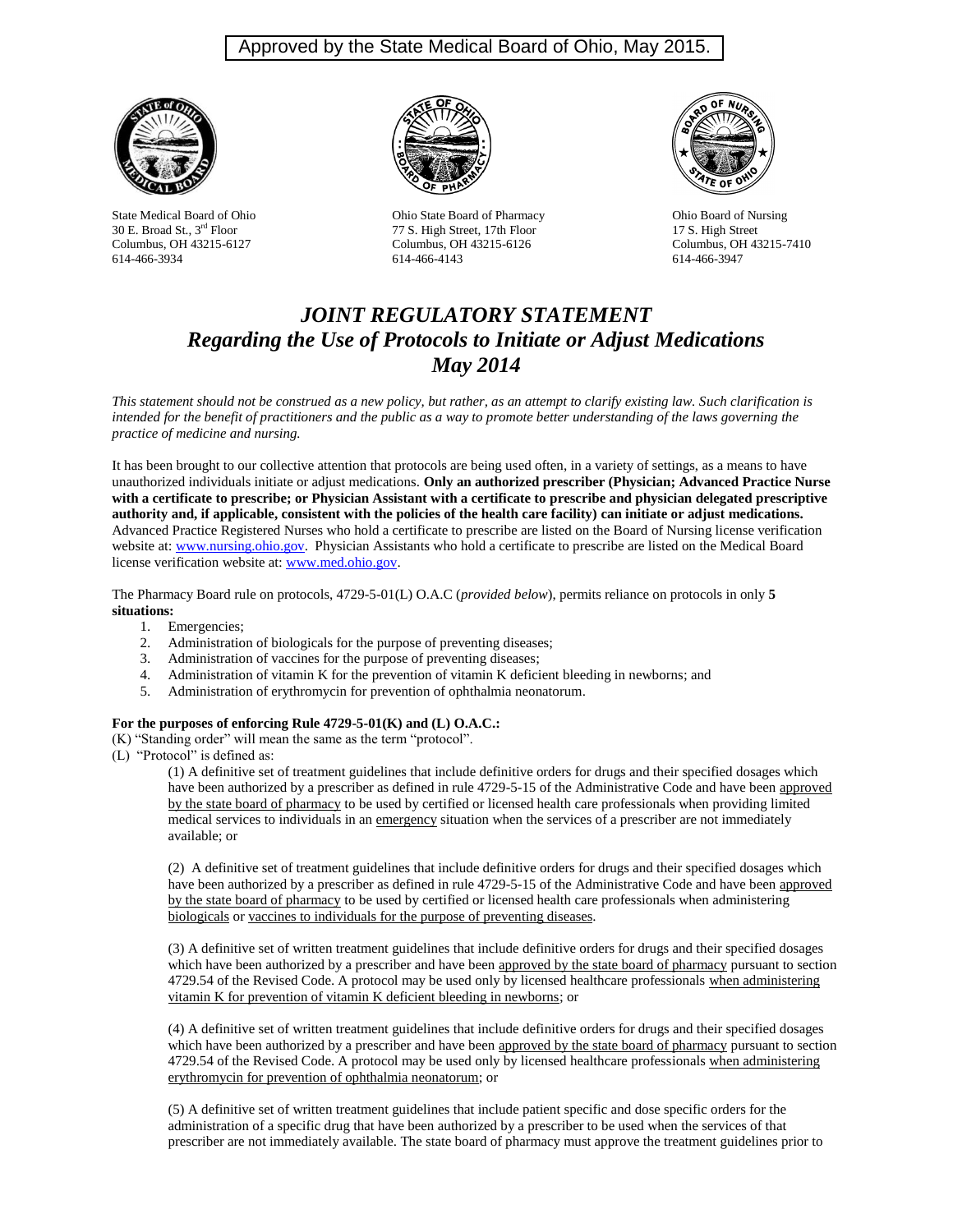implementation. To be considered for approval by the board, the treatment guidelines must meet the following requirements:

(a) The drugs shall only be administered by an individual authorized by law to administer the drugs that are listed in the treatment guidelines.

(b) A prescriber must complete an assessment and make a diagnosis prior to ordering a set of treatment guidelines.

(c) The treatment guidelines:

(i) Can only be initiated upon the order of a prescriber, and the prescriber, utilizing positive identification, must create an order in the patient record to acknowledge and document an adjustment made pursuant to the treatment guidelines before another dose or frequency adjustment can be made;

(ii) Shall only apply to adjusting the dose or frequency of the administration of a specific drug that has been previously ordered by a prescriber;

(iii) Apply only to those drugs that may require calculations for specific dose and frequency adjustments which shall be based on objective measures;

(iv) Apply only to those drugs for which the therapeutic dose is significantly lower than the dose expected to cause detrimental adverse effects;

(v) Do not apply to those drugs for which a dosage change selected within the usual normal dose range could cause detrimental adverse effects;

(vi) Can be performed without requiring the exercise of medical judgment;

(vii) Will lead to results that are reasonably predictable and safe;

(viii) Can be performed safely without repeated medical assessments;

(ix) If performed improperly, would not present a danger of immediate and serious harm to the patient.

A protocol may be used only by individuals authorized by law to administer the drugs and to perform the procedures included in the protocol.

Protocols submitted for approval by the state board of pharmacy may be reviewed with the appropriate health care related board prior to any approval by the state board of pharmacy.

Protocols should not be confused with **preprinted orders**, which are permitted in inpatient setting by **Rule 4729-5-01(J) O.A.C.:**

(J) "Preprinted order" is defined as a patient-specific, definitive set of drug treatment directives to be administered to an individual patient who has been examined by a prescriber and for whom the prescriber has determined that the drug therapy is appropriate and safe when used pursuant to the conditions set forth in the preprinted order. Preprinted orders may be used only for inpatients in an institutional facility as defined in Chapter 4729-17 of the O.A.C.

*A detailed list of frequently asked question regarding the application of this rule follows, for your convenience.* 

#### **Frequently Asked Questions Regarding Protocols**

#### *Q1: When is it appropriate to use protocols?*

A: A protocol may only be used in a true emergency, or for biologicals or vaccines administered to individuals for the purpose of preventing diseases. For all other situations, all orders must be patient-specific with well defined parameters for administration, and authorized by the prescriber prior to implementation. The parameters to be used include: (1) description of the intended recipients, (2) drug name and strength, (3) specific instructions of how to administer the drug, (4) dosage, (5) frequency, and (6) a signature of the authorized prescriber. The administration of drugs that are not patient-specific or authorized by the prescriber prior to implementation would be the unauthorized practice of medicine, which is a **felony** in this state.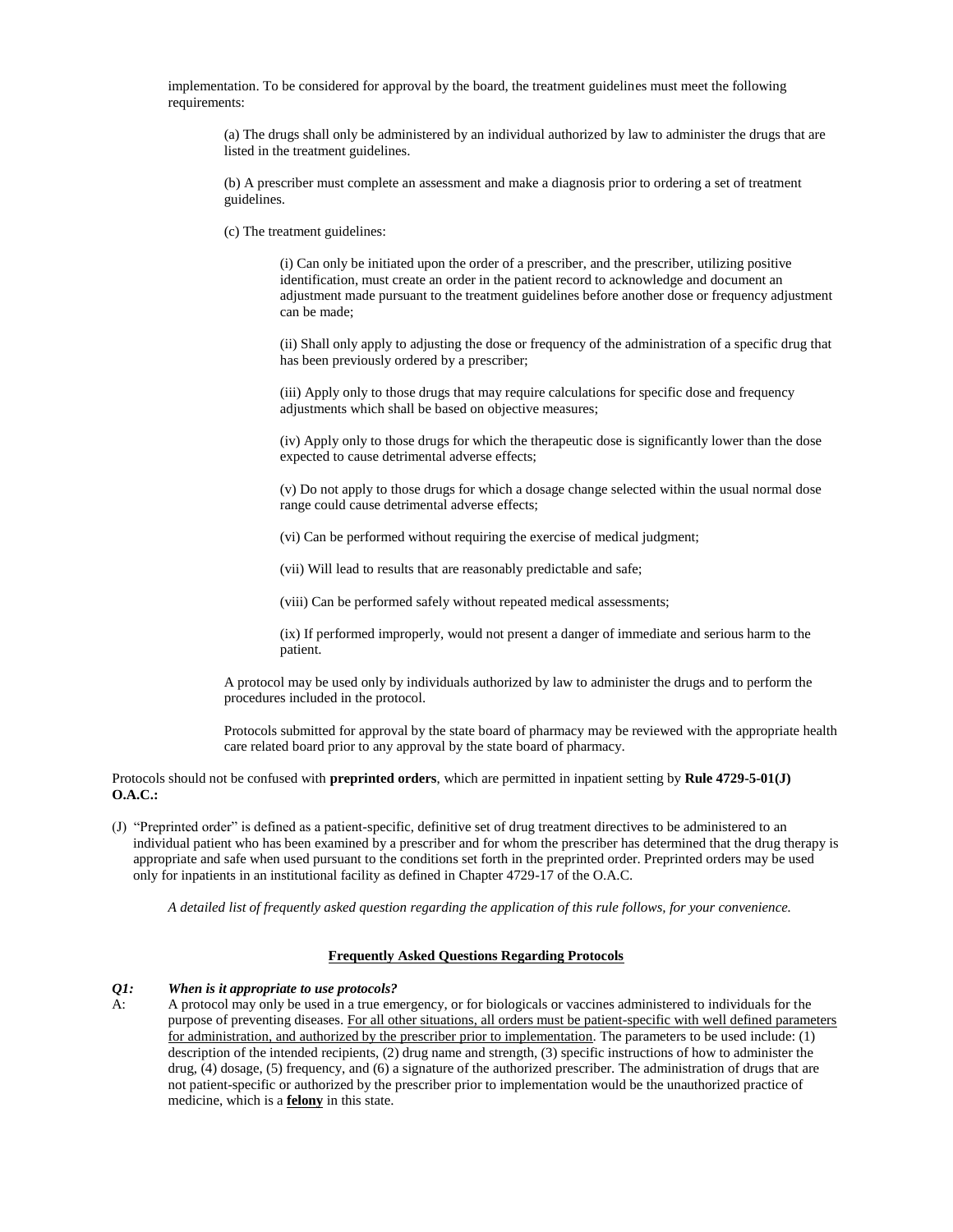Enforcing the appropriate use of protocols as described above is not intended to address or limit the practice of Certified Registered Nurse Anesthetists or Anesthesiologist Assistants administering anesthesia in accordance with statute and rule. This information is also not meant to disrupt the consultative agreement between pharmacist, authorized prescriber and patient.

# *Q2: What about the October 2008 CMS memorandum concerning the use of "standing orders"?*

A: The CMS policy interprets federal regulation 42 CFR 482.23(C)(2). The CMS policy is not fully consistent with Pharmacy Board Rule 4729-5-01, O.A.C. Because federal regulation 42 CFR 482.23(C)(2) includes the proviso that orders for drugs and biologicals must be in accordance with State law, orders for drugs and biologicals in the hospital setting in Ohio must be in compliance with Pharmacy Board Rule 4729-5-01, O.A.C.

According to Pharmacy Board Rule 4729-5-01(K), O.A.C., a "standing order" is a protocol that has been approved by the Pharmacy Board and which may only be used in an emergency situation or for the administration of biologicals or vaccines. A "standing order" is generally not applicable to the inpatient setting. However, Pharmacy Board Rule 4729- 5-01(J), O.A.C. authorizes the use of a "pre-printed order" in the inpatient setting. A "pre-printed order" is a patientspecific, definitive set of drug treatment directives for use in the inpatient setting. To meet the requirements of Pharmacy Board Rule 4729-5-01(J), O.A.C., the patient must have been examined by the prescriber and the prescriber must have determined that the drug therapy is appropriate pursuant to the conditions set forth in the pre-printed order before the pre-printed order may be implemented.

# *Q3: Can a nurse administer Vitamin K and erythromycin ointment to a newborn according to a protocol?*

A: Pharmacy Board rule 4729-5-01(L)(3)(4) O.A.C. does allow for the administration of these medications by a protocol.

# *Q4: What is an example of a "true emergency?"*

For the purposes of this rule, examples of "true emergencies" would be cases such as heart attacks, severe burns, cyanide poisonings, electrocutions, or severe asthmatic attacks. Examples of non-emergencies would be earaches, stomachaches, or infections.

# *Q5: What is an example of a biological or vaccine administered to an individual for the purpose of preventing disease?*

A: For purposes of this rule, examples of biologicals or vaccines administered to individuals for the purpose of preventing diseases would be flu vaccines, tetanus toxoids, hepatitis B vaccines, or PPD tuberculosis tests. Note that vaccines such as typhoid oral vaccine that must be taken over a several day time period cannot be dispensed by a nurse who is not authorized to prescribe. These drugs must be dispensed by an authorized prescriber to his or her own patients or by a pharmacist pursuant to a prescription.

# *Q6: How should protocols be written?*

- A: The protocol from the authorized prescriber must:
	- Specifically define the intended audience;
	- List the drug name and strength of the product; and

 For the purposes of emergency protocols, give specific instructions on how to administer the drug, how much to administer, and how often the drug should be administered; for purposes of biologicals or vaccines, give specific instructions for the use of the drug.

In addition, the authorized prescriber must sign the protocol. The authorized prescriber may have a more detailed protocol or may word the protocol any way the authorized prescriber wishes as long as it contains the required details noted above.

# **For example, a protocol to be used in an emergency situation might be:**

**"**EPINEPHERINE 1:1000. When a patient has a severe allergic reaction or goes into anaphylactic shock as a result of an insect sting or a drug reaction, inject 0.3 ml SC. If necessary, may repeat this dose every 10-15 minutes no more than two times until appropriate medical care can be sought, or until symptoms subside."

### **An example of a protocol to be used for biologicals or vaccines might be:**

**"**FLU VACCINE. All patients, or patients at risk, will be offered the opportunity to receive this year's flu vaccine. The patient will first read and sign an information sheet which will be placed in the medical record. Once the document is understood and signed, the patient will receive an injection 0.5ml IM of the flu vaccine. All injections will be given in accordance with CDC guidelines."

# *Q7: How does a non-prescriber adjust or initiate medication in an inpatient setting?*

A: Pharmacy Board Rule 4729-5-01 O.A.C. addresses the adjustment or initiation of medication in inpatient settings through use of preprinted orders. A preprinted order is defined as a patient-specific, definitive set of drug treatment directives to be administered to an individual patient who has been examined by a prescriber and for whom the prescriber has determined that the drug therapy is appropriate and safe when used pursuant to the conditions set forth in the order. Preprinted orders may be used only for inpatients. Because the preprinted order is patient-specific and is prescribed by an authorized prescriber who has examined the patient, these are not protocols and are therefore appropriate for use in an inpatient facility.